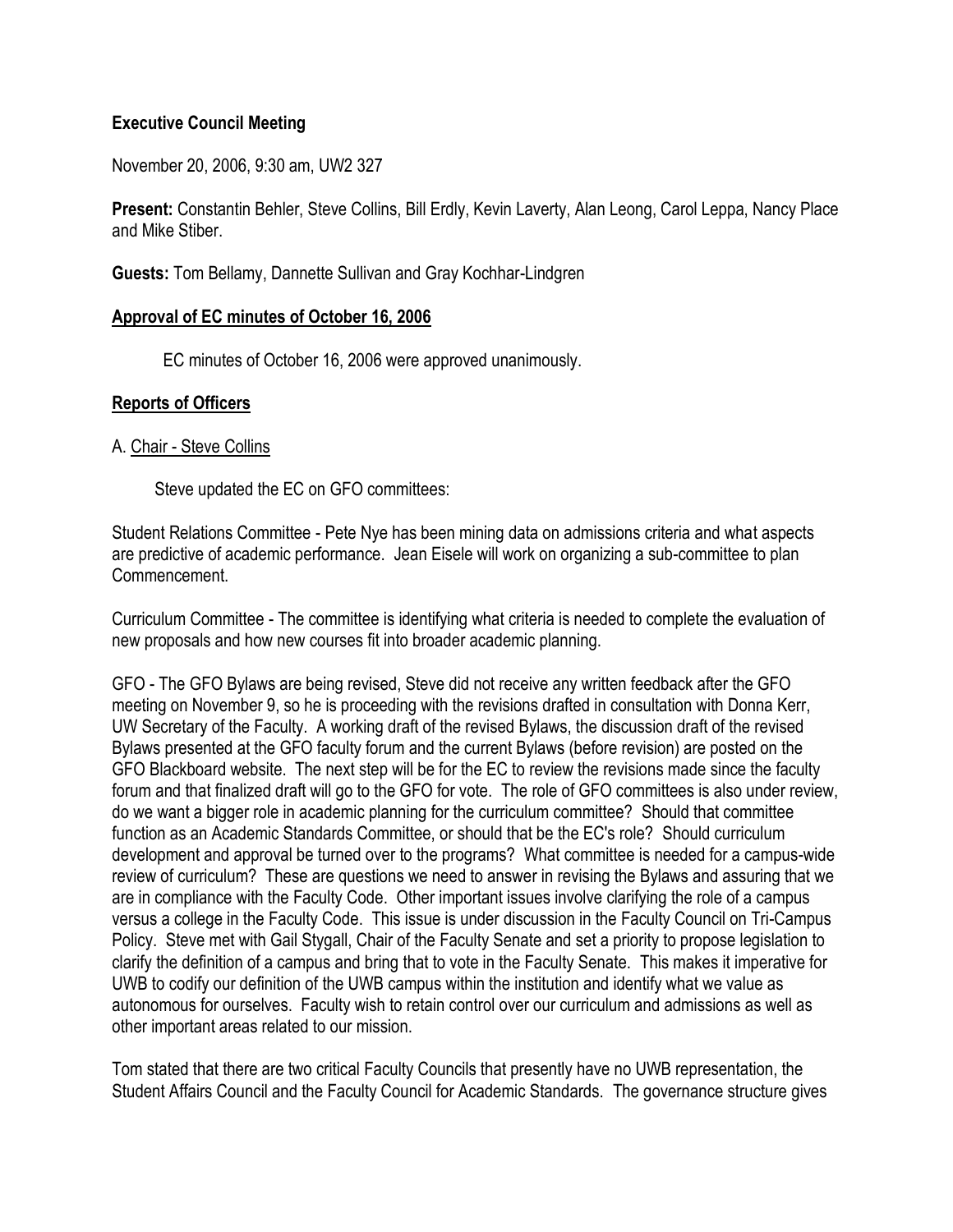each campus its own authority over these areas. The EC decided that the Bylaws would be revised once an agreement was developed and entered into the Faculty Code defining a campus. We could at that time make an informed decision on the Bylaws and the UWB Handbook.

## B. Vice-Chair - Mike Stiber

 Mike reviewed the Academic & Student Affairs Operating Procedure, Access and Confidentiality Agreement. A point of concern regarding the agreement involves clarification of how access and confidentiality will be handled when an Information Systems employee leaves the employment of the UWB, voluntarily or if terminated. The EC approved the procedure unanimously, once the concern of the EC is satisfactorily addressed.

## **Reports of Committees**

## A. Curriculum Committee

Constantin reported that he will be the new Chair of the Curriculum Committee, the former Chair, Sandeep Krishnamurthy resigned from the Committee. The Curriculum Committee held a procedural meeting to implement some changes concerning communication with the UWB programs on curriculum. The committee has requested that IAS provide the committee with a structured plan for the sophomore curriculum that establishes criteria for 200, 300 and 400 level course content. Until written criteria can be drafted, course proposals will outline the criteria in the justification on the course application. Information on the number of sophomore course applications generated comment and questions by the EC regarding the amount of courses being created and FTE to support those courses and the implementation plan for phasing in sophomore curriculum. Are course sequences and pre-requisites being developed?

## B. Faculty Affairs

FA will meet Autumn Quarter, Steve will charge the committee.

C. Instructional and Research Support Committee

IRSC will meet November 22, 2006, it was suggested that a representative from the TLC advisory board be invited to attend the committee meetings.

D. Strategic Planning and Budget

SP&B will meet December 8, 2006.

## E. Student Relations

SR met and discussed the charge of the committee, a new representative will join the committee - Jane Decker, IAS.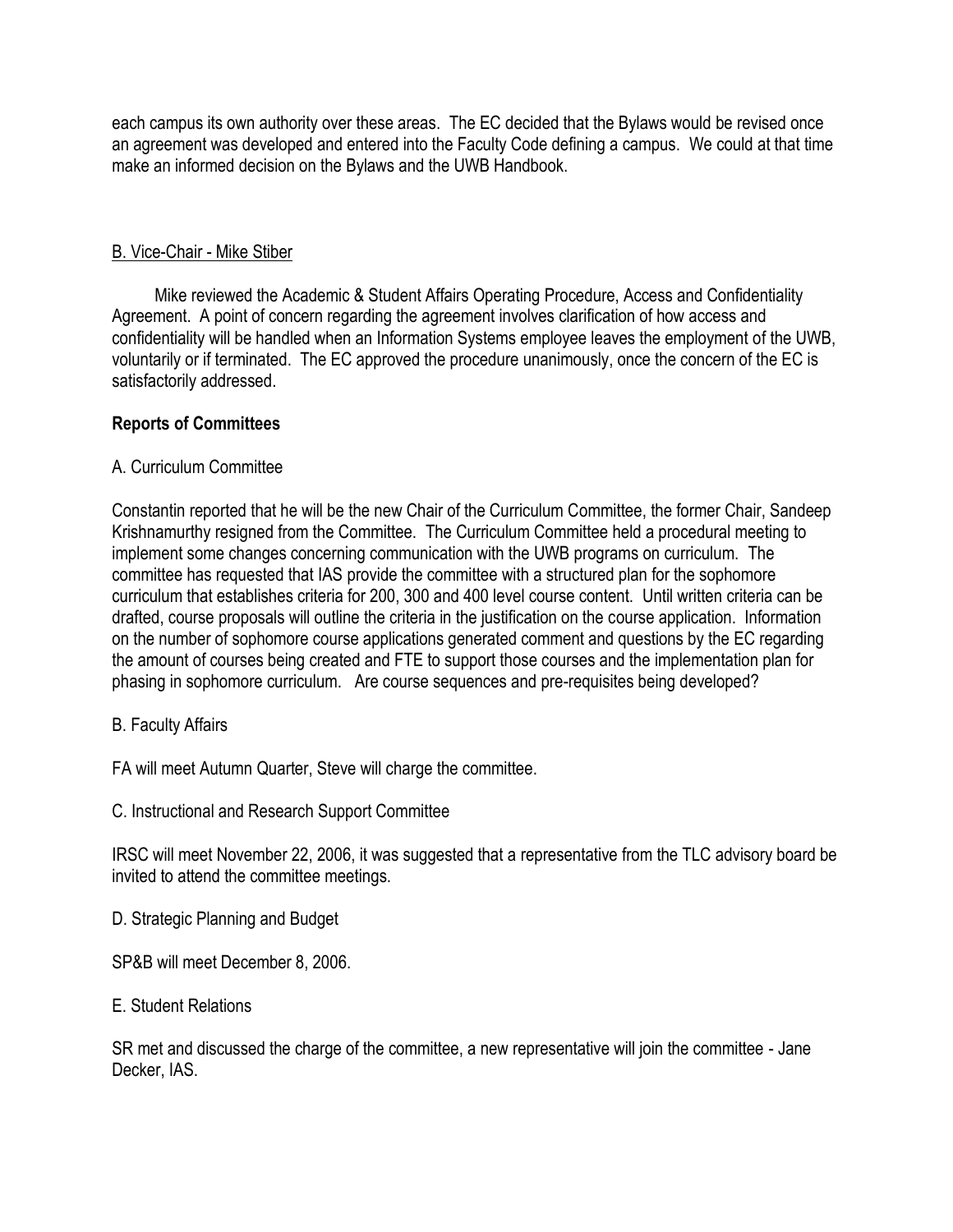# **New Business**

# A. Academic & Student Affairs Operating Procedure - Review of Academic Administrators

EC will review in the future.

# B. Academic & Student Affairs Operating Procedure - Access and Confidentiality Agreement

The EC approved the procedure. A memo will be sent to the Vice Chancellor of Academic Affairs.

## C. Winter and Spring Freshman Admissions

EC discussion points on Winter and Spring Freshman Admissions:

- If freshmen are admitted Winter or Spring Quarter, how will they complete the Discovery Core I course requirement?
- Gray has proposed a 2-credit guided study course that would introduce students to the UWB campus and resources and get students up to speed on issues of first year learning, this course would serve as a link to DC I and as preparation for DC II.
- Wouldn't the "catch-up" course give students coming after Autumn Quarter a way out of the Discovery Core I, they could circumvent the Discovery Core I cohort experience.
- The 2-credit quided study course would allow students entering Winter Quarter to catch up, what about Spring Quarter freshman admissions?
- One alternative for Spring Quarter freshman admissions would be their admission contingent on taking the full Discovery Core I the following Autumn Quarter.
- Spring Quarter freshman admissions would take electives Spring Quarter and begin the cohort the next Autumn Quarter.
- Winter and Spring Quarter freshman admissions could be allowed to only take electives and enter the cohort the following Autumn Quarter.
- Is Discovery Core I, II and III sequential? Gray Discovery Core I and II are freestanding, III is interdependent (annual portfolio).
- Under-enrollment is the motivation to allow freshmen admissions Winter and Spring Quarter, the 2 credit guided study course is a flexible response to this need.

The EC determined that the integrity of the Discovery Core curriculum is best served by admitting freshman only in Autumn Quarter.

## **Motion:**

Freshman will be admitted to UW Bothell only for Autumn Quarter. The motion carried.

## D. Sophomore admissions criteria.

EC discussion points on Sophomore admissions criteria: